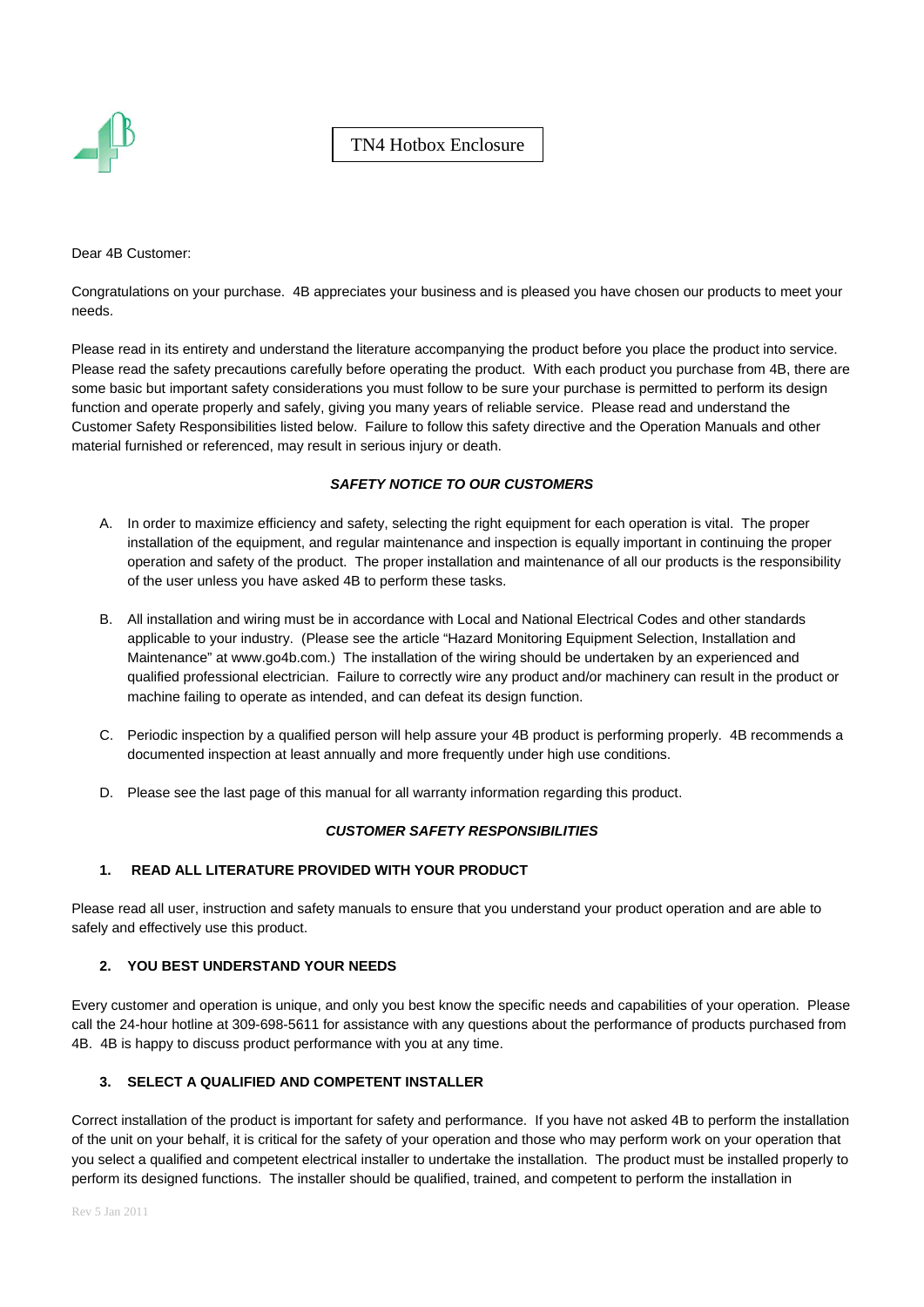accordance with Local and National Electrical Codes, all relevant OSHA Regulations, as well as any of your own standards and preventive maintenance requirements, and other product installation information supplied with the product. You should be prepared to provide the installer with all necessary installation information to assist in the installation.

## **4. ESTABLISH AND FOLLOW A REGULAR MAINTENANCE AND INSPECTION SCHEDULE FOR YOUR 4B PRODUCTS**

You should develop a proper maintenance and inspection program to confirm that your system is in good working order at all times. You will be in the best position to determine the appropriate frequency for inspection. Many different factors known to the user will assist you in deciding the frequency of inspection. These factors may include but are not limited to weather conditions; construction work at the facility; hours of operation; animal or insect infestation; and the real-world experience of knowing how your employees perform their jobs. The personnel or person you select to install, operate, maintain, inspect or perform any work whatsoever, should be trained and qualified to perform these important functions. Complete and accurate records of the maintenance and inspection process should be created and retained by you at all times.

#### **5. RETAIN AND REFER TO THE OPERATION MANUAL FOR 4B'S SUGGESTED MAINTENANCE AND INSPECTION RECOMMENDATIONS**

As all operations are different, please understand that your specific operation may require additional adjustments in the maintenance and inspection process essential to permit the monitoring device to perform its intended function. Retain the Operation Manual and other important maintenance and service documents provided by 4B and have them readily available for people servicing your 4B equipment. Should you have any questions, please call the 4B location who supplied the product or the 24-hour hotline number in the USA -309-698-5611.

## **6. SERVICE REQUEST AND ONLINE PRODUCT REGISTRATION**

If you have questions or comments about the operation of your unit or require the unit to be serviced please contact the 4B location who supplied the product or send your request via fax (309-698-5615), email (4b-usa@go4b.com), or call us via our 24-hour hotline number in the USA - 309-698-5611. Please have available product part numbers, serial numbers, and approximate date of installation. In order to assist you, after the product has been placed into service, complete the Online Product Registration section which is accessed via our website www.go4b.com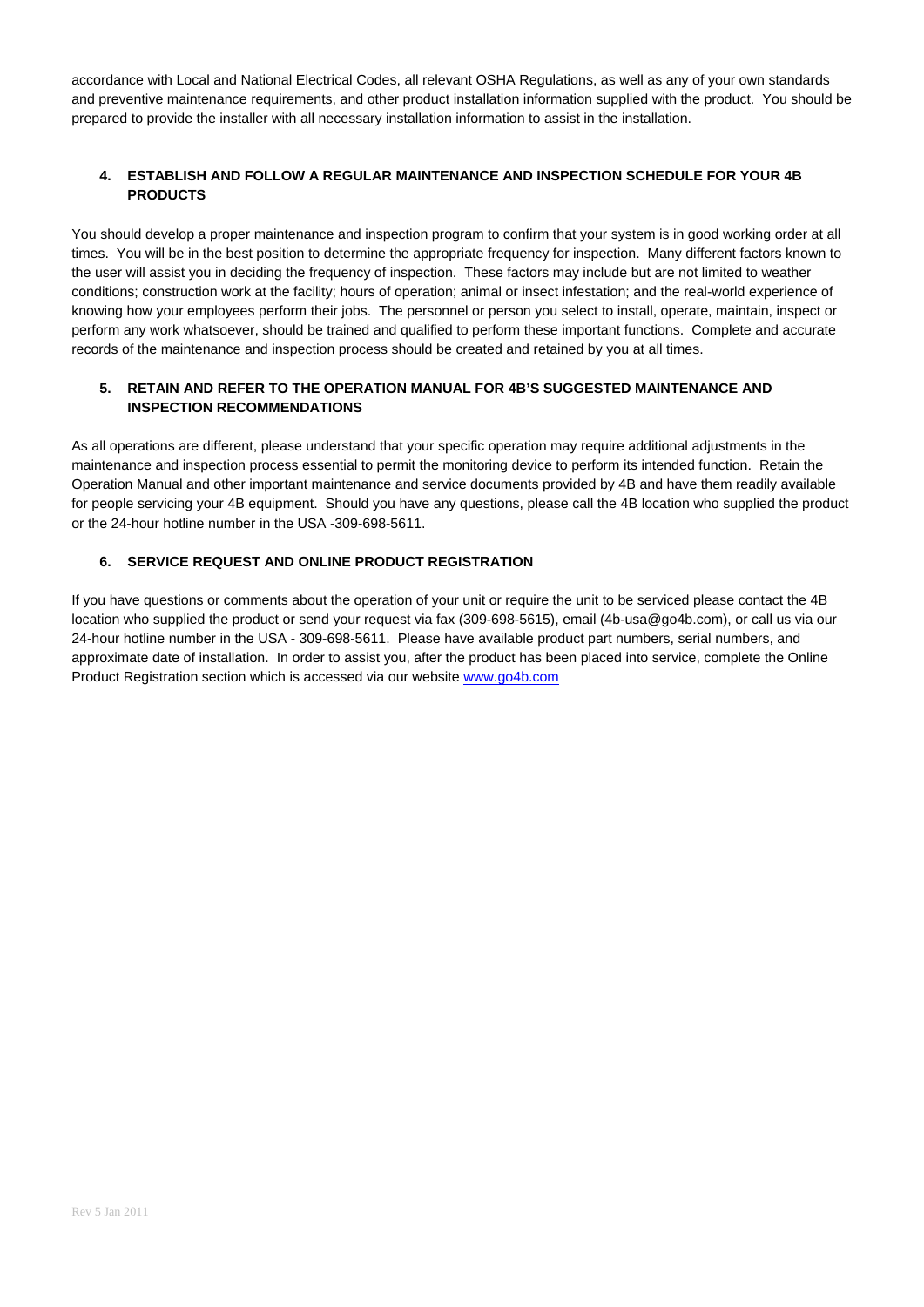

**4B Elevator components limited. HOTBOX with TN4 series sensor node.** 

## **Important: This document should be read carefully before commencing installation**



Additional Holes 2 off 25 mm clear hole on face D

## **Certification Markings:**  Class II Division 2 Groups F & G (USA Only) Class II Division 1 Groups E, F & G (Canada Only)

Power dissipation in Watts Division1 : 6 Watts (Canada) Division2: 11.5 Watts (USA)

## **To Open the Lid:**

- 1. If appropriate, disconnect power
- 2. Slacken the lid securing screws
- 3. Carefully remove the lid ensuring that the gasket is not damaged and remains in place

## **To Close the Lid:**

- 1. Check that the gasket is correctly fitted into the box groove and is undamaged. Ensure that you fit the correct lid.
- 2. Tighten the screws into the box body.
- 3. Check that the lid and box are correctly mated.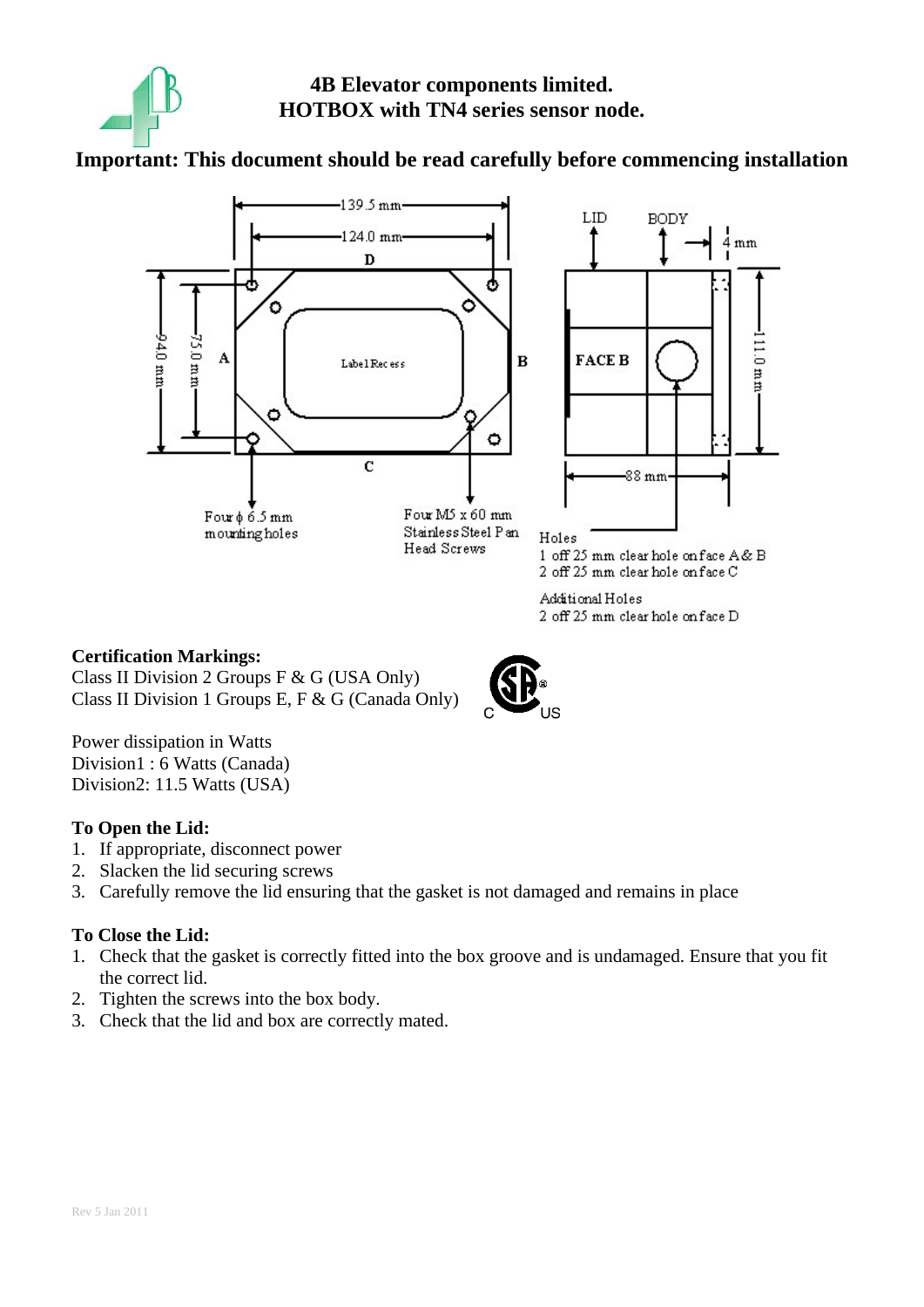In the United States, article 500 of the National Electrical Code (NFPA 70) defines the following divisions.

Division 1: Hazardous concentrations of flammable dusts in suspension - continuously, intermittently or periodically present under normal conditions. This class is equivalent to the European dust class for Zone 20 and Zone 21 (Category 1 & Category 2).

Division 2: Combustible dusts are not normally, nor likely, to be thrown into suspension. This class is equivalent to the European dust class for Zone 22 (Category 3)

Class II: Dust classification. This classification is equivalent to the European dust group 'D'.

Dust Groups:

- Group E Metals including aluminum, magnesium (Div 1 only)
- Group F Carbonaceous dusts including coal, carbon black, coke
- Group G Dusts not included in E and F including wood, plastics, flour, starch or grain dusts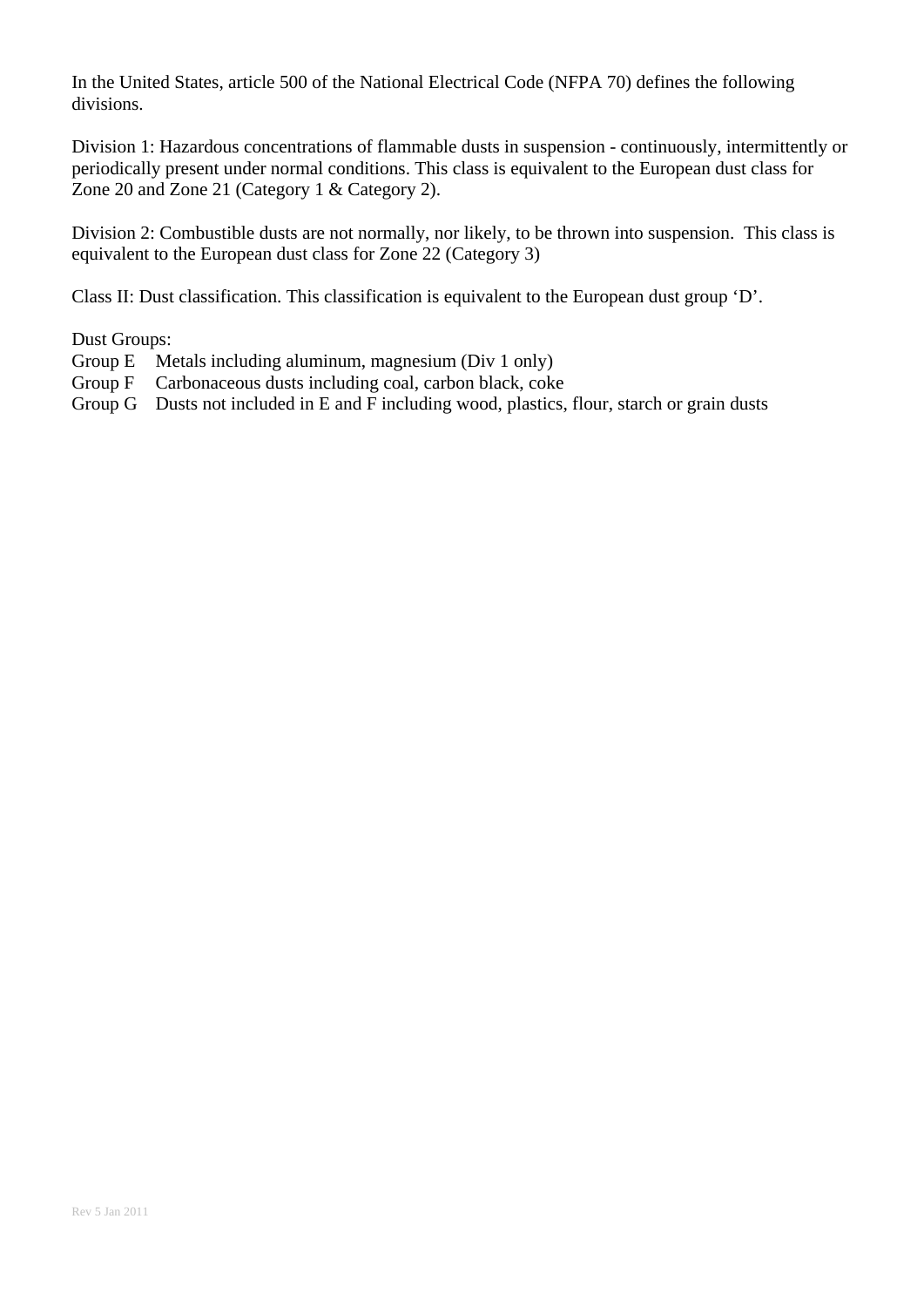## **Enclosure Installation:**

- a. The IP66 rating of the enclosure must be maintained when used in a Division 1 and Division 2 dust environment. You must use the correct cable, glands and sealing arrangement and in accordance with the national electrical codes
- b. Where other certified components are used as part of the assembly or installation procedure, the user must take in to account any limitations which might be listed on the relevant certificates.
- c. The enclosure is supplied with ready made cable entries (face A, B and C). Where the customer requires additional cable entries they may be drilled on face 'D', there must be no more than 2 additional 1-1/8" clear holes added to the face. To help with hole positioning there are two indentations which indicate the centre points for the two additional holes. In order to maintain the rated box strength, the user must not drill holes in the box other than where marked.
- d. All unused entry holes must be sealed using certified stopping plugs. The end user must install the stopping plugs and cable glands in strict accordance with the manufacturer's instructions.
- e. All wiring must be carried out in accordance with relevant codes of practice.
- f. The voltage and current and maximum power dissipation shown on the box label must not be exceeded.
- g. All leads must be insulated for the appropriate voltage.

## **Electrical connection**

Care should be taken when making connections to this board. The electrical supply must be between 12 VDC – 10% and 24VDC +10%. If the maximum supply rating is exceeded, the fuse F1 will fail and the TN4e will not work. The fuse is not designed to be replaced and therefore if a fuse fails the node is considered beyond repair.

Terminals +VIN and 0VIN are the supply terminals to the TN4e.

Terminals +VOUT and 0VOUT are terminals designed to supply power to the external sensors (e.g. WDA series alignment sensors and Touchswitch sensors).

Terminals A+ and B- are used for the RS485 serial communications bus (HotBus). Care should be taken to ensure that the connections are observed. Incorrect connection can result in loss of communications between nodes. WARNING: under no circumstances must the power supply connection be allowed to come into contact with these terminals; to do so could result in the failure of the TN4 communications interface.

Terminals IN, + and SHIELD provide connections for the WDB temperature sensors. The + terminal is limited to 5VDC at 1ma and is used as an excitation voltage for the temperature sensors. Volt free contacts can also be connected across the + and IN terminals when used with a T500 sensor monitor.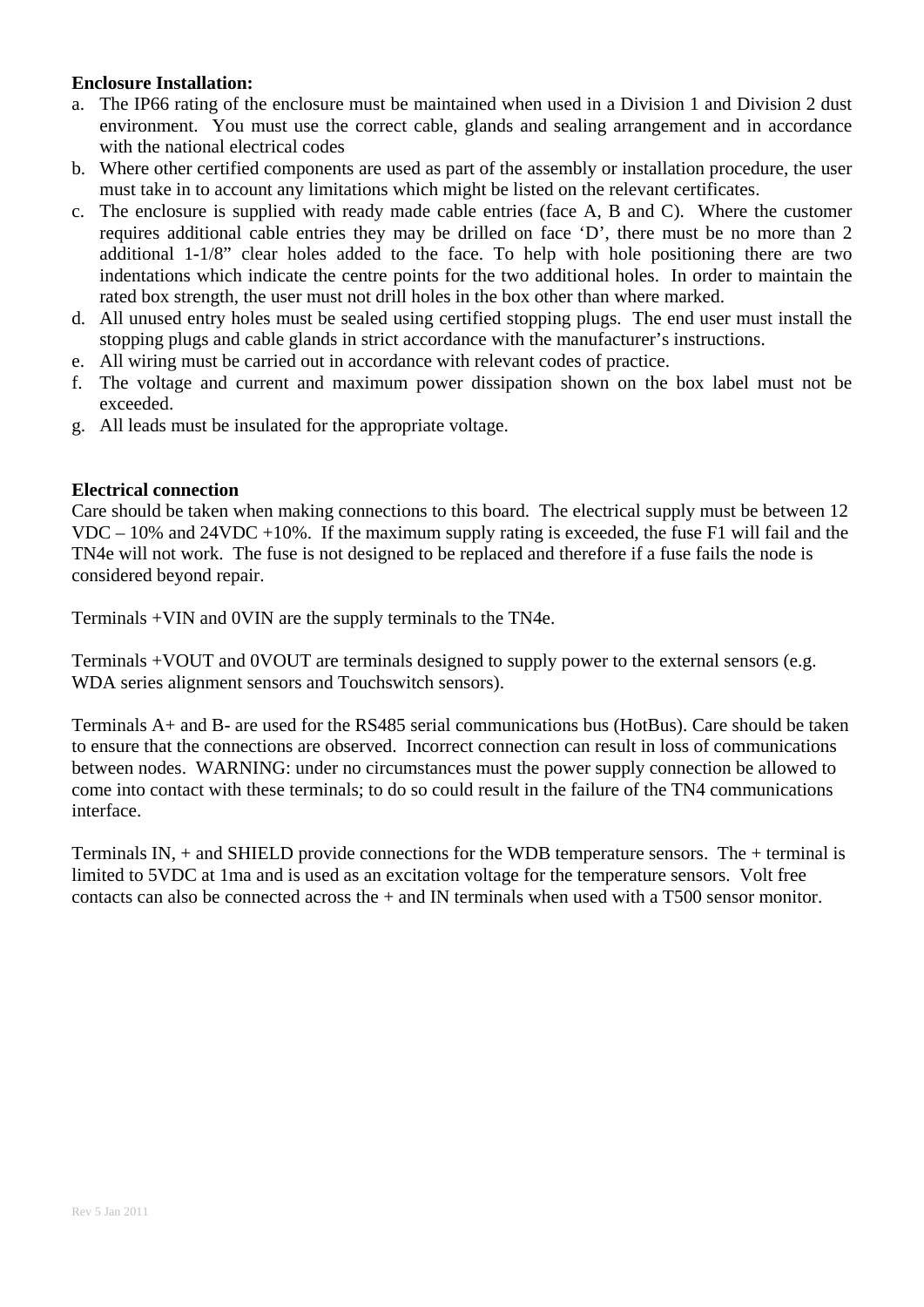

# TN4e SENSOR CONNECTIONS

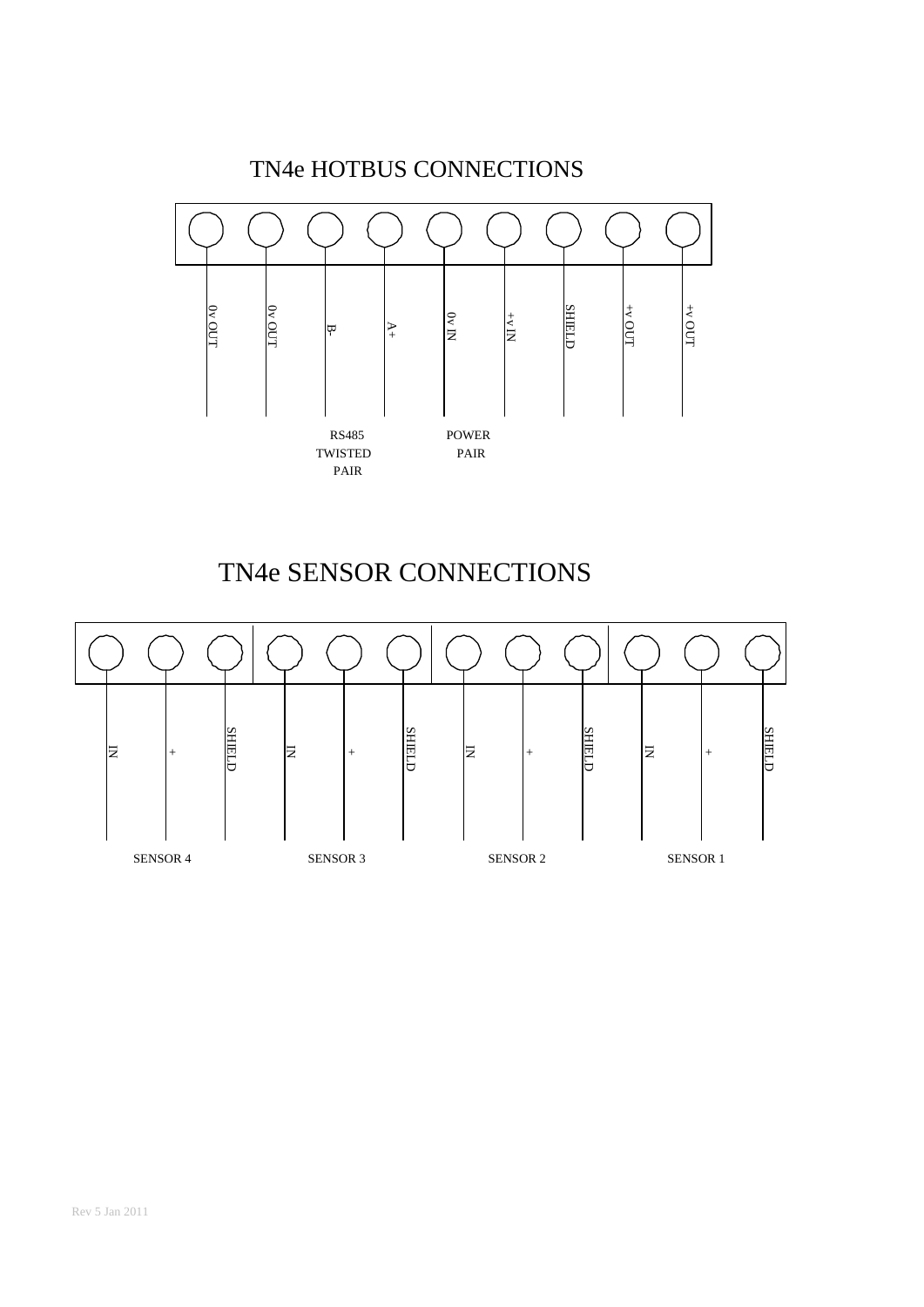The TN4 has been designed to be HOT swappable **(Division 2 only)**. The terminals are plug-in types to allow the user to remove a faulty board and replace it without disturbing the rest of the installation and whilst the equipment is still live. If you intend to make wiring changes or if the TN4e is installed in a **Division 1** environment, you MUST first disconnect power from the system to ensure that you eliminate the risk of electrical shorting on live conductors.

## **Special conditions for safe use:**

If this enclosure is to be installed in an outside location then a suitable protective shield must be used to prevent exposure to Ultra Violet light.